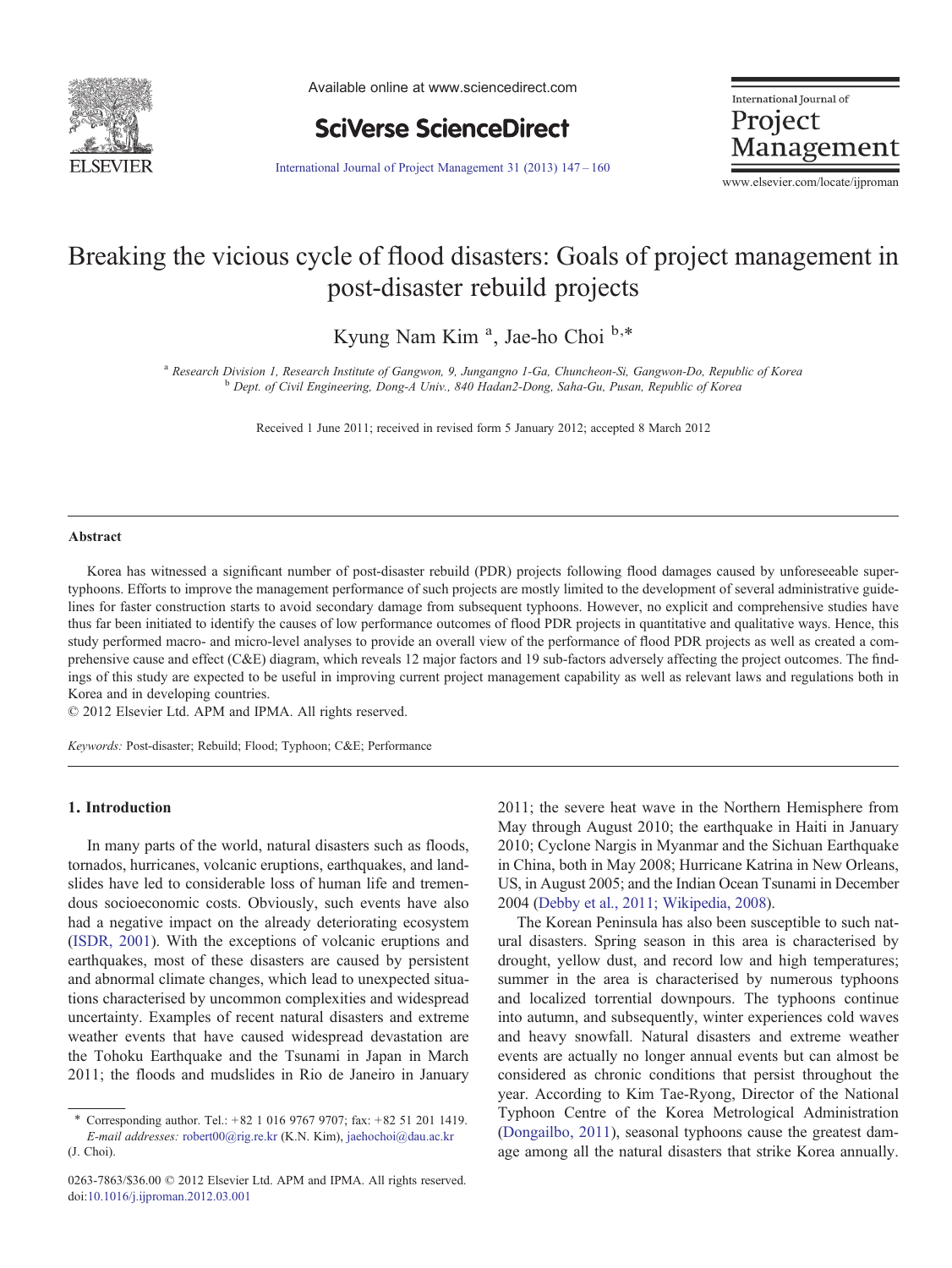The Director has also noted that although the frequency of typhoons is decreasing, their intensity is increasing; in addition, typhoon damage in the new millennium was 11.7 times that in the 1980s. Overall, natural disasters occurring in Korea are increasingly being characterised by far greater severity and intensity and unseasonal occurrences. These observations have recently led the Korean government to initiate an overall reappraisal of the national disaster prevention system and recovery process with a special emphasis on mitigating flood damages caused by typhoons—the nation's most commonly occurring and most severe natural disaster ([CRED, 2011; KEI, 2008](#page--1-0)).

Several experts advise that for effective flood disaster prevention and recovery, it is preferable to prepare for disaster prevention than to focus on post-disaster rebuild (PDR), because the possible occurrence of unforeseen major disasters is on the rise. The justification for this advice is that from 1997 to 2006, the annual average property damage was 1.82 billion USD, whereas the annual recovery cost was 2.87 billion USD (i.e. 1.5 times the property damage) [\(Dongailbo, 2011\)](#page--1-0). A PDR project can be conceptualized as a dynamic process in which the roles of various stakeholders are significantly overlapped and various project resources such as labour, materials, and equipment are concentrated in a limited time and space. [Prieto and Whitaker \(2011\)](#page--1-0) insisted that post-disaster project management activities are modified from non-disaster activities inducing significant changes to the fundamental project model employed to the management of PDR project. The post-disaster project management activities require a fundamental re-think of skill sets, management processes, risks and constraints. They suggested three key themes; 1) government and NGO community must plan for assisting in PDR, 2) engagement with engineering and construction community must begin at pre-disaster stage for earlier contracting (i.e., program management and EPC), mobilization to disaster zone, and activation of logistics chains. [Rapp \(2011\)](#page--1-0) discussed some parameters what can make recovery work so different and challenging from non-disaster projects by categorizing the dimensions of contractor performance into four areas: schedule, budget, quality, and safety. Some of the key features are little time for detailed planning, faster consumption of money, increased importance of industry consensus standardized restoration, greater indirect cost due to multitude of interaction between stakeholders, and safety neglect due to the sense of urgency.

The performance of a PDR project varies over time and space owing to socioeconomic and political factors as well as a multitude of decisions made before, during and after a disaster ([Brown et al., 2008; Olshansky et al., 2003](#page--1-0)). According to the [Project Management Institute \(PMI\) \(2005\),](#page--1-0) a clear methodology (i.e. post-disaster rebuild methodology, PDRM) for implementing established principles of project management and sub-processes for impossibly long lists of reconstruction priorities are essential prerequisites for staying organized and focused and for satisfying the needs of the local community at risk of natural disaster. [Rubin \(1985\)](#page--1-0) suggested that reconstruction work should be carried out both at high speed and with

high quality to ensure proper functioning of the local economy and to prevent further losses. [Masurier et al. \(2006\)](#page--1-0) insisted upon a fast and efficient contractual framework for PDR projects. New forms of procurement, such as partnering and construction management (CM), can be applied to PDR projects, which are characterised by factors such as extensive damage, multiple stakeholders (e.g. national and local governments, several engineering contractors, insurance companies, private organizations, and individuals), limited restoration budgets and project timelines, urgent construction, lack of capable project managers, involvement of small local engineering and construction companies, and sudden demands owing to civil complaints. [Wilkinson et al. \(2006\)](#page--1-0) asserted that the influx of technical and administrative support from private engineering and construction sectors into entire processes over the life cycle of the PDR project can greatly enhance the efficiency and predictability of the project as opposed to simply operating on an ad-hoc basis. [Choi and Yu \(2004\)](#page--1-0) compared the CM project applied to an urgent typhoon reconstruction project to similar projects with the aim of illustrating the applicability of the CM approach. They concluded that the CM approach might be more beneficial in improving the time performance of the project than its cost performance.

In addition, some experts emphasize the importance of starting a construction faster in PDR projects, since a significant number of construction work zones in such a large-scale project often cannot meet the scheduled completion date and are thus severely affected by secondary damage caused by typhoons in succeeding years ([Kim, 2004\)](#page--1-0). Above all, fast recovery in a PDR project is important because it leads to prompt stabilization of disaster victims and early recovery of damaged infrastructure. For these reasons, in Korea, the main area of focus in terms of disaster response in the past was mainly setting up a series of administrative guidelines to ensure faster construction starts and transparent budget execution. However, only a few studies and qualitative and quantitative analyses have been conducted to determine how well these guidelines are being followed and to examine important achievements and challenges from past experiences to maximize the outcomes of future PDR projects. The understanding of what causes PDR project to be inefficient is far from comprehensive. This study helps fill such gaps in the research on PDR projects. We expect the lessons learned from this study to add to the knowledge about project management in the PDR setting and to be useful in improving relevant laws and regulations both in Korea and in developing countries.

### 2. Research methodology

This study was conducted using two primary methodologies: macro-level and micro-level analyses of flood PDR projects. Macro-level analysis involves the study of a group of sample flood PDR projects, whereas micro-level analysis involves the study of just one particular flood PDR project. The projects subjected to both these analyses in our study were limited to real flood PDR projects specifically initiated